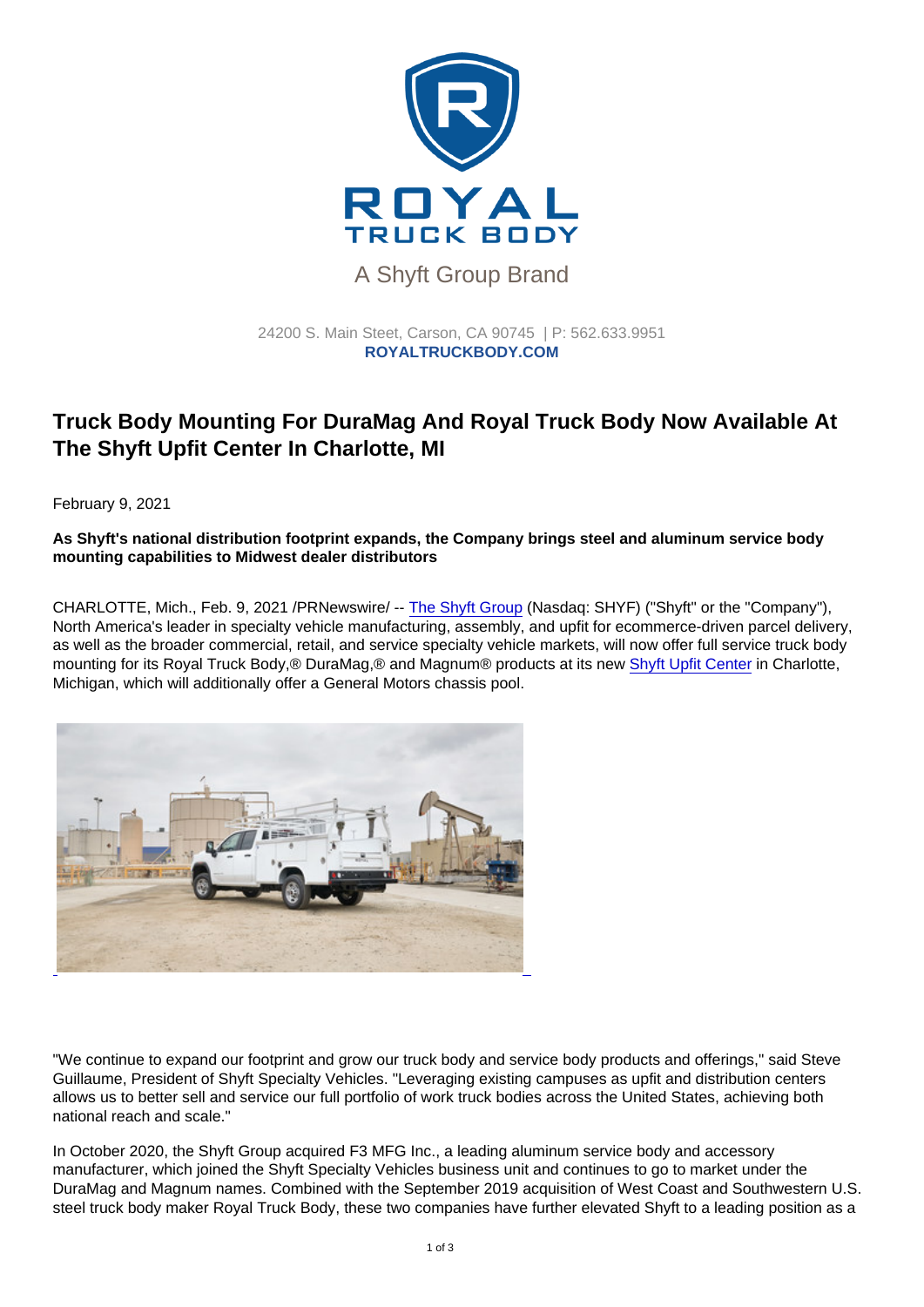national service body manufacturer.

The new [Shyft Upfit Center](https://c212.net/c/link/?t=0&l=en&o=3063169-1&h=2864670548&u=https://theshyftgroup.com/shyft-upfit-center&a=Shyft+Upfit+Center) in Charlotte will offer service body mounting for the following body types:

- Royal Truck Service Bodies
- DuraMag Service, Dump, and Flatbed Bodies
- Magnum Accessories

For more information about Royal Truck Body, visit [https://royaltruckbody.com,](https://c212.net/c/link/?t=0&l=en&o=3063169-1&h=2424719144&u=https://royaltruckbody.com/&a=https://royaltruckbody.com) and for DuraMag, visit [https://duramagbodies.com.](https://c212.net/c/link/?t=0&l=en&o=3063169-1&h=3304011034&u=https://duramagbodies.com/&a=https://duramagbodies.com)

## The Shyft Group

The Shyft Group is the North American leader in specialty vehicle manufacturing, assembly, and upfit for the commercial, retail, and service specialty vehicle markets. Our customers include first-to-last mile delivery companies across vocations, federal, state, and local government entities; the trades; and utility and infrastructure segments. The Shyft Group is organized into two core business units: Shyft Fleet Vehicles & Services and Shyft Specialty Vehicles. Today, its companies include Utilimaster, Royal Truck Body, DuraMag and Magnum, Strobes-R-Us, Spartan RV Chassis, Builtmore Contract Manufacturing, and corresponding aftermarket provisions. The Shyft Group companies are well known in their respective industries for quality, durability, and first-to-market innovation. The Company employs approximately 3,000 associates across campuses, and operates facilities in Michigan, Indiana, Maine, Pennsylvania, South Carolina, Florida, Missouri, California, Arizona, Texas, and Saltillo, Mexico. The Company reported sales from continuing operations of \$757 million in 2019. Learn more about The Shyft Group at [www.TheShyftGroup.com](https://c212.net/c/link/?t=0&l=en&o=3063169-1&h=327891709&u=http://www.theshyftgroup.com/&a=www.TheShyftGroup.com).

CONTACT:

Media: Samara Hamilton Vice President, Marketing and Communications The Shyft Group [Samara.Hamilton@theshyftgroup.com](mailto:Samara.Hamilton@theshyftgroup.com) (517) 997-3860

Sawyer Lipari Senior Director Lambert & Co. [slipari@lambert.com](mailto:slipari@lambert.com) 313.309.9551

Investors : Juris Pagrabs Group Treasurer, Director of Investor Relations The Shyft Group [Juris.Pagrabs@theshyftgroup.com](mailto:Juris.Pagrabs@theshyftgroup.com) (517) 997-3862